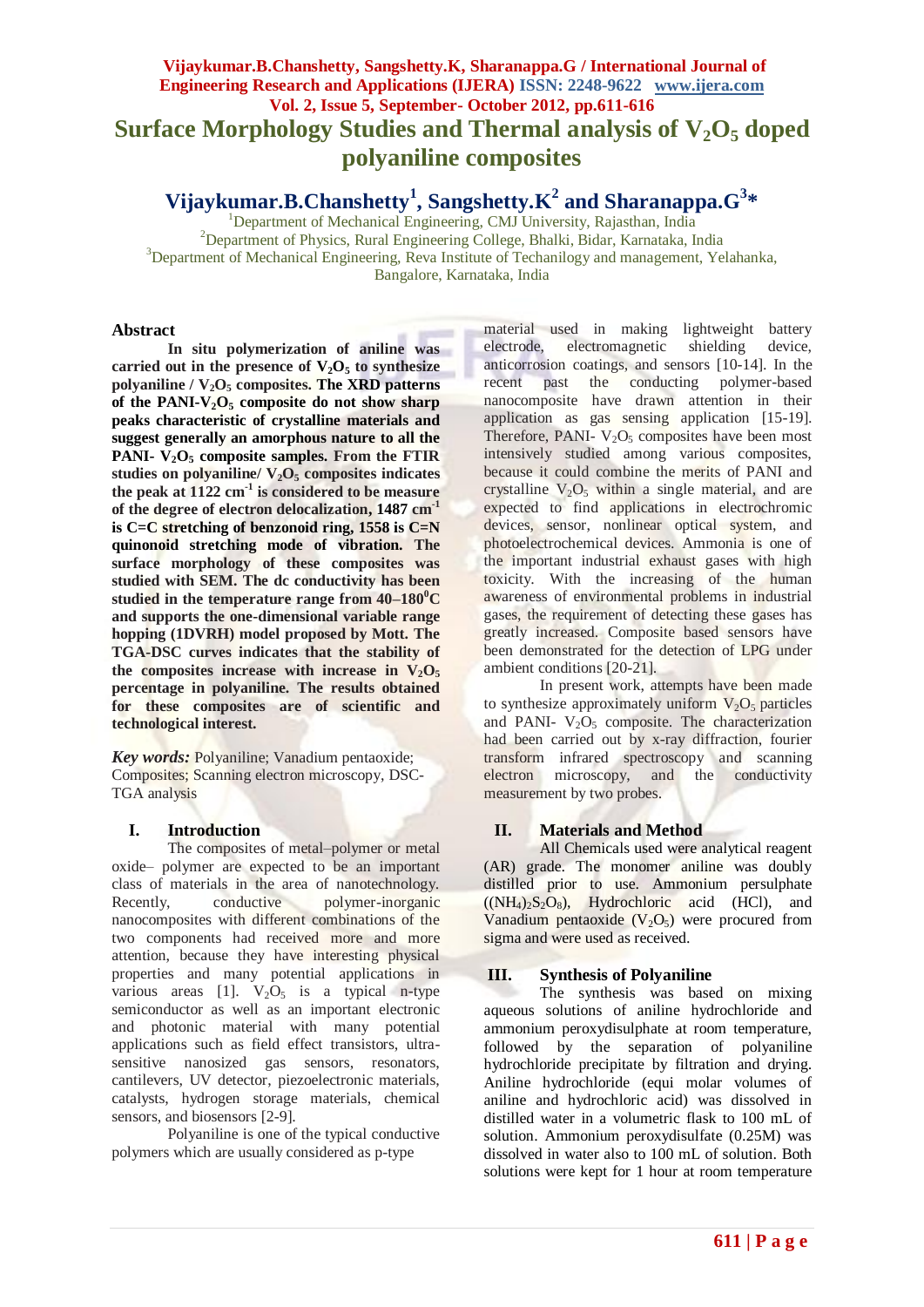(25°C), then mixed in a beaker, stirred with a mechanical stirrer, and left at rest to polymerize. Next day, the PANI precipitate was collected on a filter, washed with 300-mL portions of 0.2 M HCl, and similarly with acetone. Polyaniline (emeraldine) hydrochloride powder was dried in air and then in vacuum at 60°C to achieve the constant weight.

## IV. Synthesis of Polyaniline /  $V_2O_5$ **Composites**

0.1 mole aniline monomer is dissolved in 1 mole nitric acid to form polyaniline hydronitride. Fine graded pre-sintered  $V_2O_5$  (AR grade, SD-Fine Chem.) powder in the weight percentages (wt %) of 5, 10, 15, 20 and 25 is added to the polymerization mixture with vigorous stirring in order to keep the  $V_2O_5$  powder suspended in the solution. To this reaction mixture, APS as an oxidant is added slowly with continuous stirring for the period of 4 hrs at temperature  $5^0C$ . Polymerization of aniline takes place over fine grade vanadium pentaoxide particles. The resulting precipitate is filtered and washed with distilled water until the filtrate becomes colorless. Acetone is used to dissolve any uncreated aniline. After washing, the precipitate is dried under dynamic vacuum at  $60^{\circ}$ C for 24 hrs to get resulting composites [22]. In this way five different polyaniline /  $V_2O_5$  composites with different weight percentage of vanadium pentaoxide (5, 10, 15, 20 and 25) in polyaniline have been synthesized. All the composites are crushed into fine powder in an agate mortar in the presence of acetone medium.

## **V. Preparation of Pellets**

The powders of polyaniline and polyaniline  $-V<sub>2</sub>O<sub>5</sub>$  composites so obtained from synthesis techniques discussed in the early sections are crushed and finely in the presence of acetone medium in agate mortar. This powder is pressed to form pellets of 10 mm diameter and thickness which varies from 1 to 2 mm by applying pressure of 90 MPa in a hydraulic press. The pellets of polyaniline and its composites so obtained from above mentioned techniques are coated with silver paste on either side of the surfaces to obtain better contacts.

## **VI. Characterization**

X-ray diffraction studies were performed by using Philips X-ray diffractometer with  $CuKa\Box$  as the radiation source. The morphology of the composites in the form of pellets was investigated using Philips XL 30 ESEM scanning electron microscope. The FTIR spectra of all the samples are recorded on Perkin Elmer (model 783) IR spectrometer in KBr medium at room temperature. For recording FTIR spectra, powders are mixed with KBr in the ratio 1:25 by weight to ensure uniform dispersion in KBr pellets. The mixed powders are pressed in a cylindrical die to obtain clean discs of approximately 1 mm thickness.

Temperature dependent electrical conductivity was measured by two probe technique using laboratory made setup.

Thermal studies (TG/ DSC measurements) were performed on Linseis STA PT-1600 (Germany) Thermal analyzer.10mg of completely dried sample is taken in a clean alumina crucible and heated up to  $50^{\circ}$ C -  $700^{\circ}$ C in the nitrogen atmosphere at the rate of  $10^{\circ}$  C/min.

#### **VII. Results and discussion X-rays diffraction**

Figure 1(a) Shows X-ray diffraction pattern of Polyaniline. Careful analysis of X-ray diffraction of polyaniline suggests that it has amorphous nature with a broad peak centered on  $2\theta \approx 26.40^{\circ}$ .

#### **VIII. Vanadium pentaoxide and Polyaniline / V2O<sup>5</sup> composites**

The pure  $V_2O_5$  diffraction pattern (figure 1(b)) was indexed for orthorhombic crystal symmetry. The X-ray diffraction analysis is also a powerful tool to determine the structure and crystallization of polymer matrices. The effect of  $V<sub>2</sub>O<sub>5</sub>$  addition in the PANI and its composites were analyzed through the same XRD technique. The respective diffraction patterns of pure  $V_2O_5$ , PANI and its composite blends with different  $V_2O_5/monomer$  weight ratio and PAni-V<sub>2</sub>O<sub>5</sub> composite weight fractions are shown in Figures 1(c). Just like the regular rigid polymers that own lots of benzene rings, the XRD pattern of PANI obtained is very similar to previous reports where the orientation of the polymer has been taken on the basis of a pseudo orthorhombic cell. As reported in most literature, most of the forms of PANI essentially amorphous and show the presence of broad high-angle asymmetric scattering peak stretching from  $2\theta$  between  $15 - 25^\circ$ . The main peak of the synthesized PANI itself seems to be comprised with one broad peak situated at approximately 25.24°, corresponding to d-spacing of 3.5256 Å, indicate a low degree of crystallinity of the polymer and consistent with those reported by D. Djurado et al. and M. Laridjani et al. The pure  $V_2O_5$  reveals peaks at  $2\theta = 20.39, 26.21, 31.09,$ 34.41, which corresponding to  $d = 4.35 \text{ Å}$ , 3.39 Å, 2.87 Å and 2.60, respectively. Nevertheless, it is noted that these peaks become broader and the intensity is reduced in the composites, possibly owing to the low  $V_2O_5$  content in PANI composite and the amorphous nature of PANI. For PANI- $V_2O_5$  the peaks corresponding to  $V_2O_5$  disappears which are attributed to the disorder ness in the composites.

The XRD patterns of the PANI-V<sub>2</sub>O<sub>5</sub> composite do not show sharp peaks characteristic of crystalline materials and suggest generally an amorphous nature to all the PANI-  $V_2O_5$  composite samples.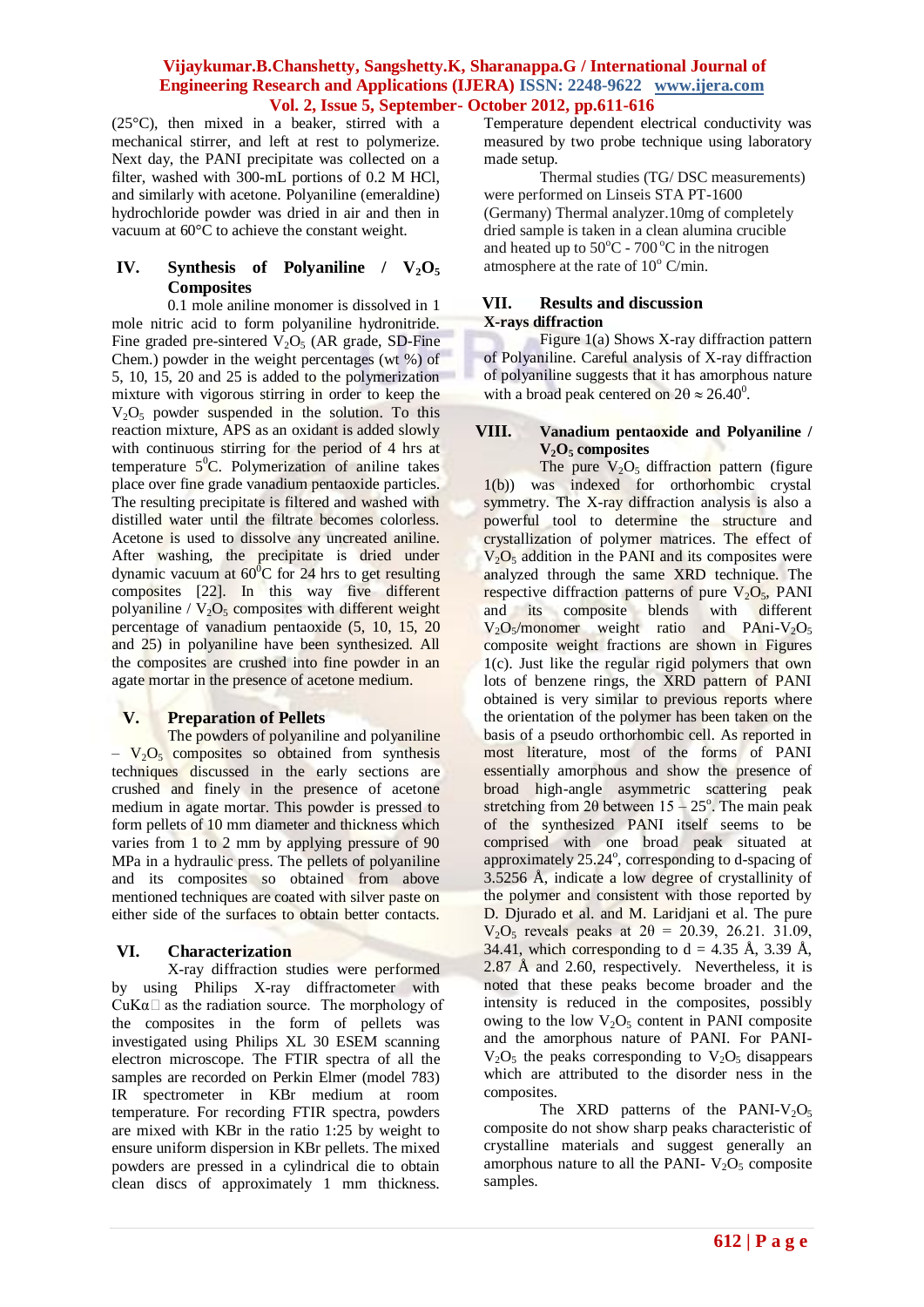

Figure 1(a) X-ray diffraction pattern of polyaniline



Figure 1(b) X-ray diffraction pattern of  $V_2O_5$ composite





#### **IX. FTIR Spectroscopy**

Figure 2(a) shows FTIR spectra of pure polyaniline. The characteristic vibration of polyaniline is known to be in the region  $1000 - 1500$  cm<sup>-1</sup>. The FTIR spectra of PANI shows vibrations around 499, 592, 617, 814, 1024, 1122, 1240,1300, 1487, 1556, 2860,  $2924$ ,  $3447$ cm<sup>-1</sup>. The band at  $499$  is stretching out of plane, 592 corresponds to aromatic ring, 617 is

for metal oxygen stretching, 814 is plane bonding of C-H bonding aromatic ring, 1024 is S-O vibration, 1122 is C-O-C stretching excess oxidant, 1240 is C-N stretching of benzonoid ring, 1303 is C-N aromatic amines, 1487 is C=C stretching of benzonoid ring, 2860 and 2924 are C-H stretching, 3447 is N-H stretching vibration. Therefore, the above characteristic peaks confirm the formation of polyaniline.

Figure 2(b) shows FTIR spectra of 5 wt% polyaniline/ $V_2O_5$  composite. The characteristic vibration of polyaniline/ $V_2O_5$  composite is known to be in the region  $1000 - 1500$  cm<sup>-1</sup>. The FTIR spectra of the composite show vibrations around 509, 580, 698, 808, 879, 1140, 1238, 1304, 1485, 1558, 2922cm-1 . The band at 509, 580, 698 are metal oxygen stretching, 808 corresponds to plane bonding of C-H bond aromatic ring, 879 is C-H bond, 1140 is C-O-C stretching excess oxidant, 1238 is C-N stretching of benzonoid ring, 1304 is C-N aromatic amines,  $1485$  is C=C stretching of benzonoid ring, 1558 is C=N quinonoid stretching mode of vibration, 2922 is C-H stretching. Therefore, the above characteristic peaks confirm the formation of polyaniline/  $V_2O_5$  composite.

Figure 2(c) shows FTIR spectra of 15 wt% polyaniline/ $V_2O_5$  composite. The characteristic vibration of polyaniline  $/V_2O_5$  composite is known to be in the region  $1000 - 1500$  cm<sup>-1</sup>. The FTIR spectra of the composite show vibrations around 507, 594, 700, 804, 871, 1140, 1240, 1304, 1475, 1558cm-1 . The band at 507, 594, 700 are metal oxygen stretching, 804 corresponds to plane bonding of C-H bond aromatic ring, 871 is C-H bond, 1140 is C-O-C stretching excess oxidant, 1240 is C-N stretching of benzonoid ring, 1304 is C-N aromatic amines, 1475 is C=C stretching of benzonoid ring,  $1558$  is C=N quinonoid stretching mode of vibration. Therefore, the above characteristic peaks confirm the formation of polyaniline/ $V_2O_5$  composite.

Figure 2(d) shows FTIR spectra of 25 wt% polyaniline/ $V_2O_5$  composite. The characteristic vibration of polyaniline  $/V_2O_5$  composite is known to be in the region  $1000 - 1500$  cm<sup>-1</sup>. The FTIR spectra of the composite show vibrations around 507, 590, 704, 806, 875, 1134, 1240, 1304, 1479, 1556cm-1 . The band at 507, 590, 704 are metal oxygen stretching, 806 corresponds to plane bonding of C-H bond aromatic ring, 875 is C-H bond, 1134 is C-O-C stretching excess oxidant, 1240 is C-N stretching of benzonoid ring, 1304 is C-N aromatic amines, 1479 is C=C stretching of benzonoid ring , 1556 is C=N quinonoid stretching mode of vibration. Therefore, the above characteristic peaks confirm the formation of polyaniline/ $V_2O_5$  composite.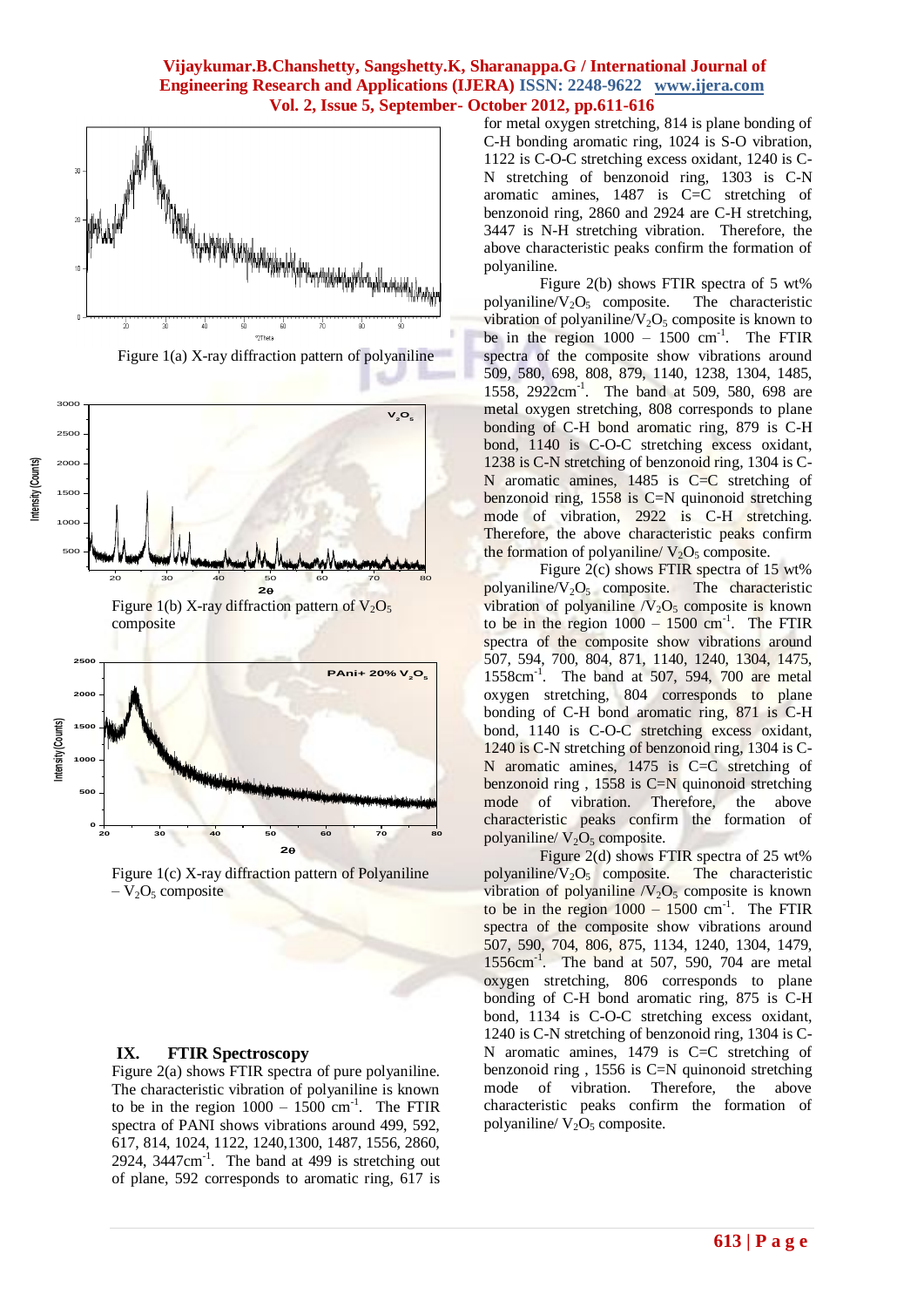

Figure 2(a-d) shows the FTIR spectra of PANI/V<sub>2</sub>O<sub>5</sub> composites of different weight percentage.

#### **Scanning Electron Microscopy (SEM)**

Figure 3(a) shows that Scanning Electronic Micrograph (SEM) image of pure polyaniline. Highly agglomerated granular in shape and has amorphous nature. The average grain size was found to be 2 to 4μm. The grains are well interconnected with each other which indicate that they have enough binding energy to combine with neighbor grains or molecules.

The SEM image of 10 wt % of PANI/  $V_2O_5$ composites shown in figure 3(b). The grains are highly agglomerated, irregular in shape but they are well interconnected each others. The average grain size was found to be 0.22μm.

Figure 3(c) shows the SEM image of 20 wt % of PANI/  $V_2O_5$  composites. The grains are irregular in structure, some of them are elongate and some are spherical in shape. The particles are individual and are separated with each other. The average grain size was found to be 0.37μm.

The SEM image of 30 wt % of PANI/  $V_2O_5$ composites shown in figure  $3(d)$ . It is observed from the image that all grains are irregular in structure arranged one above the others. The average grain size was found to be 0.43μm.

Figure 3(f) shows the SEM image of 40 wt % of PANI/  $V_2O_5$  composites prepared at room temperature. It is seen from the image the grains are clustered, have low porosity. The average grain size was found to be 0.47μm.

Figure shows the SEM image of 50 wt % of PANI/ $V_2O_5$  composites prepared at room temperature. It is found that from the image the grains are high agglomerated, have porosity and

good interconnectivity between the particles. The average grain size was found to be 0.53μm.

By comparing the figure (a-f), it can be conclude that the gradual increase in granular size and change in morphology helps the transportation of charge particles through the carbon back-bone of polymer chains [23].



Figure 3 (a-f) show the SEM image of PANI and  $PANI/V<sub>2</sub>O<sub>5</sub>$  composites of different weight percentage (5, 10, 15, 20 and 25 wt %)

#### **DC conductivity studies Polyaniline**

Figure 4 shows the variation of dc conductivity as a function of temperature for polyaniline. The conductivity increases with increase in temperature. The dc conductivity of polyaniline exhibit three phases in a temperature range 40  $^{\circ}$ C to 200 $^{\circ}$ C. In temperatures between 40 –  $100<sup>0</sup>C$ , the conductivity values are almost constant and increases suddenly in the temperature range 100 – 180 <sup>o</sup>C. In stage III, between temperatures 180 –  $200<sup>0</sup>C$ , a linear increment in the conductivity values is observed.

Polymers can exist in different states depending upon the temperature. At low temperature they are hard, glassy materials. At a temperature referred as glass transition temperature *Tg*, they undergo transition to rubber like state.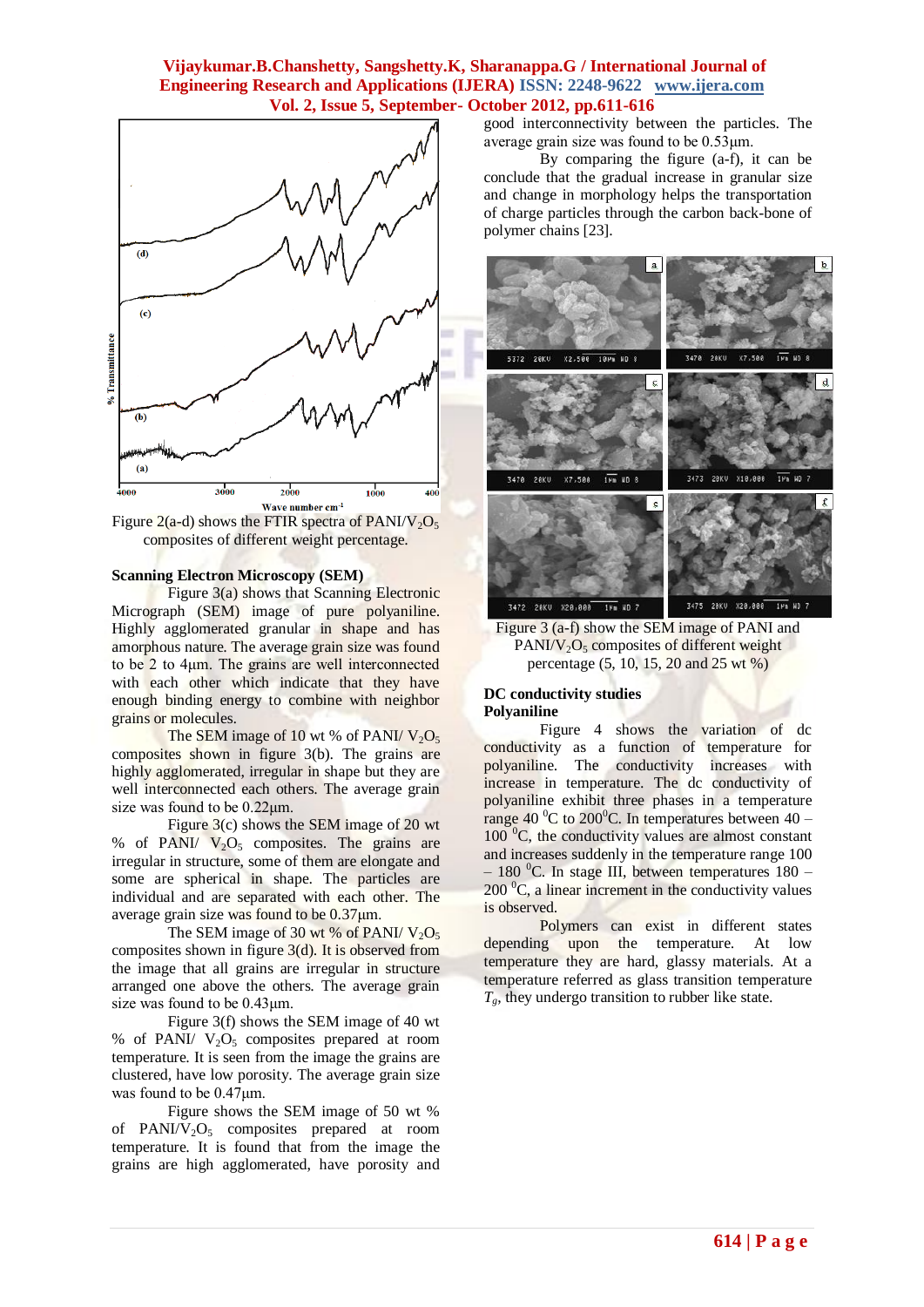

Figure 4 shows the  $\Box_{dc}$  conductivity of PANI and PANI/  $V_2O_5$  composites as function of temperature of various weight percentages.

From X-ray diffraction pattern and SEM micrograph of polyaniline employed in the present investigation shows semi crystalline behavior. Under such conditions a uniform crystallite is surrounded by amorphous regions. The crystalline contains some defects but by and large has a regular array of molecules. The localized states that forms extended band like structures may act in trapping the carriers from extended states of crystalline region. Lattice polarization around a charge in localized state may be responsible for multiple phases of conductivity in polyaniline.

Among all the composites 15wt. % of PANI/  $V_2O_5$  shows high conductivity followed by pure PANI, 10 and 25 wt. % of PANI/  $V_2O_5$ composites and is within percolation limit. It is suggested that the thermal curling effects of the chain alignment of the polymer, leads to the increase in conjugation length and that brings about the increase of conductivity. Also, there will be molecular rearrangement on heating, which make the molecules favorable for electron delocalization [24].



From figure  $5(a)$  it is found that an offset decomposition temperatures of composites were higher than that of pure PANI and shifted towards the higher temperature range as the content of nanostructured  $V_2O_5$  increased whereas the onset value decreases because the small particles changes the rate of reaction and hence the shape of the TG curves also altered. The decomposition starts much earlier and comparatively low temperature of PANI with the samples having nanostructure titanium dioxide. This behavior confirmed the increased thermal stability of composites, as the content of nanostructured  $V_2O_5$  increased that could be attributed to the retardation effect of  $V_2O_5$  as barriers for the degradation of PANI [25-27]. From the graph it is found that the onset temperature is 238.9 $\degree$ C and at the offset point at 344.7 $\degree$ C. The result agrees with the moisture evaporation, which are trapped inside the polymer or bound to the polymer backbone, as evidenced by the first degradation stage of TGA curve [28].



(figure 5(b)) that the thermal decomposition of polyaniline and polyaniline/ $V_2O_5$  composites curve weight percentages shows a three-stage decomposition pattern. For pure polyaniline it shows a large weight loss, occurring below  $650^{\circ}$ C and can be ascribed to the elimination of water, acetone and HCl. For pure polyaniline three mass losses could be detected in the temperature range of  $50-650^{\circ}$ C. The first weight loss observed at 80 to  $140^{\circ}$ C was essentially due to desorption of water absorbed on the doped polymer. The loss of  $140$  to  $200^{\circ}$ C can be primarily related to the expulsion of the doped HCl from PANI. The main loss at 200 to  $450^{\circ}$ C can be ascribed to thermal degradation of skeletal polyaniline chain structure. This curve also indicates that there is a sharp weight loss near  $200^{\circ}$ C and continues until  $650^{\circ}$ C, at which PANI almost completely decomposed. The total mass change of PANI at the temperature range from 50 to 660 $\mathrm{^{0}C}$  is about 86.97%. The DSC curve peaks indicates the endothermic processes, where energy is required to break the bonds in the successive elimination of  $H_2O$ , CO and CO<sub>2</sub>.

The same behavior is observed even for all weight percentage of polyaniline/  $V_2O_5$  composites. But 30 wt% of polyaniline/  $V_2O_5$  composites shows a less weight loss, occurring above  $650^{\circ}$ C and can be ascribed to the elimination of organic moieties, water and HCl in the temperature range of  $50-650$ <sup>o</sup>C.

In DSC curve generally, the glass transition temperature (Tg) of PANI powders is not evident in the thermographs [29]. The exothermic transition observed at  $179.3 - 266.1^{\circ}$ C is believed not to be Tg. Instead, it would be attributed to a series of chemical reactions. Basically, bond scissioning followed by a bond formation are involved when the powders are heated. The bond scissioning is endothermic, which is compensated by the generated heat by bond formation and shows an exothermic peak at around  $150 - 300$  °C. The